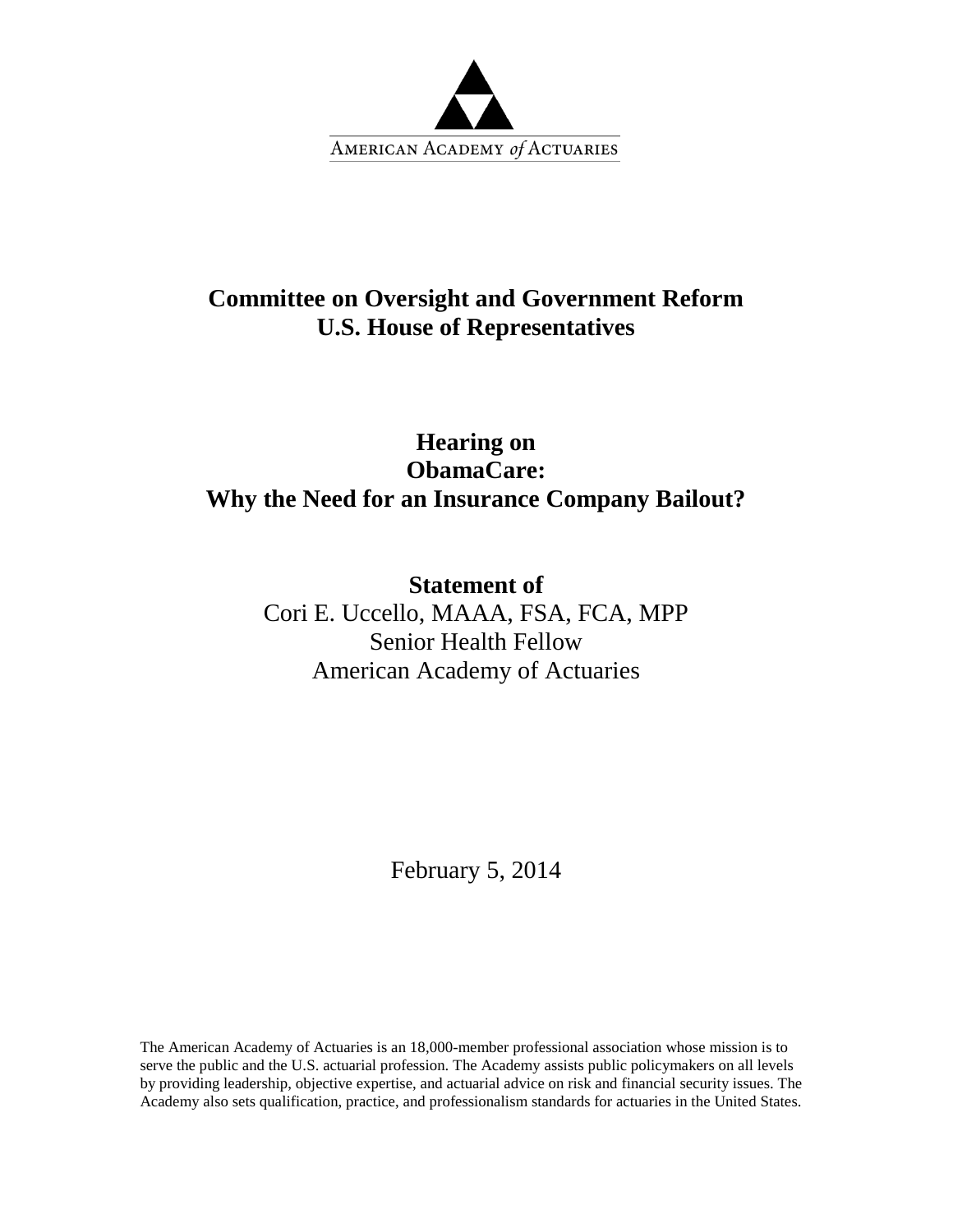Chairman Issa, Ranking Member Cummings, and distinguished members of the committee. My name is Cori Uccello, and I am the Senior Health Fellow at the American Academy of Actuaries. I am providing this testimony on behalf of the Academy, which is the non-partisan professional association representing all actuaries in the United States. Our mission is to serve the public by providing independent and objective actuarial information, analysis, and education to help in the formulation of sound public policy.

The Affordable Care Act (ACA) is expanding access to health insurance coverage by prohibiting insurers from denying coverage, excluding pre-existing conditions, and varying premiums based on an individual's health status. To reduce the adverse selection arising from such requirements, the ACA includes other provisions, such as premium subsidies and an individual mandate, designed to increase overall participation in health insurance plans.

The ACA does not necessarily establish universal participation, however, and therefore some degree of adverse selection is inevitable. And even with universal participation, some insurance plans could end up with a disproportionate share of individuals having greater health care needs, putting them at risk for large losses.

The substantial influx of previously uninsured individuals into the new health insurance exchanges created by the ACA also could make it more difficult for insurers to price plans accurately, at least during the early years of the exchanges. Insurers generally do not have sufficiently detailed data and experience regarding health spending for the uninsured. In addition, future spending by the newly insured could increase once they obtain coverage, but it is unknown how large any such increase may be. Understating premiums could result in large losses to private insurers, threatening insurer solvency. Overstating premiums could result in large gains to the insurers and/or reduce participation in the plan.

The ACA establishes three risk-sharing mechanisms to mitigate these risks—risk adjustment, reinsurance, and risk corridors. The following testimony will focus on risk corridors, which aim to mitigate pricing uncertainty; however, more information on each of the mechanisms can be found in the American Academy of Actuaries fact sheet on [ACA risk-sharing mechanisms.](http://actuary.org/files/ACA_Risk_Share_Fact_Sheet_FINAL120413.pdf)<sup>1</sup>

In general, risk corridors are used to mitigate the pricing risk that insurers face when their data on health spending for potential enrollees are limited. Risk corridors provide a payment to insurers if their losses exceed a certain threshold. They also are used to limit an insurer's gains—insurers would make payments if their gains exceed a certain threshold.

The ACA provides for a temporary risk-corridor program that will be effective from 2014 to 2016 for qualified health plans (QHPs) in the individual and small group markets. This program will mitigate the pricing risk introduced because of very limited data available to

 $\overline{a}$ 

<sup>&</sup>lt;sup>1</sup> Se[e http://actuary.org/files/ACA\\_Risk\\_Share\\_Fact\\_Sheet\\_FINAL120413.pdf.](http://actuary.org/files/ACA_Risk_Share_Fact_Sheet_FINAL120413.pdf)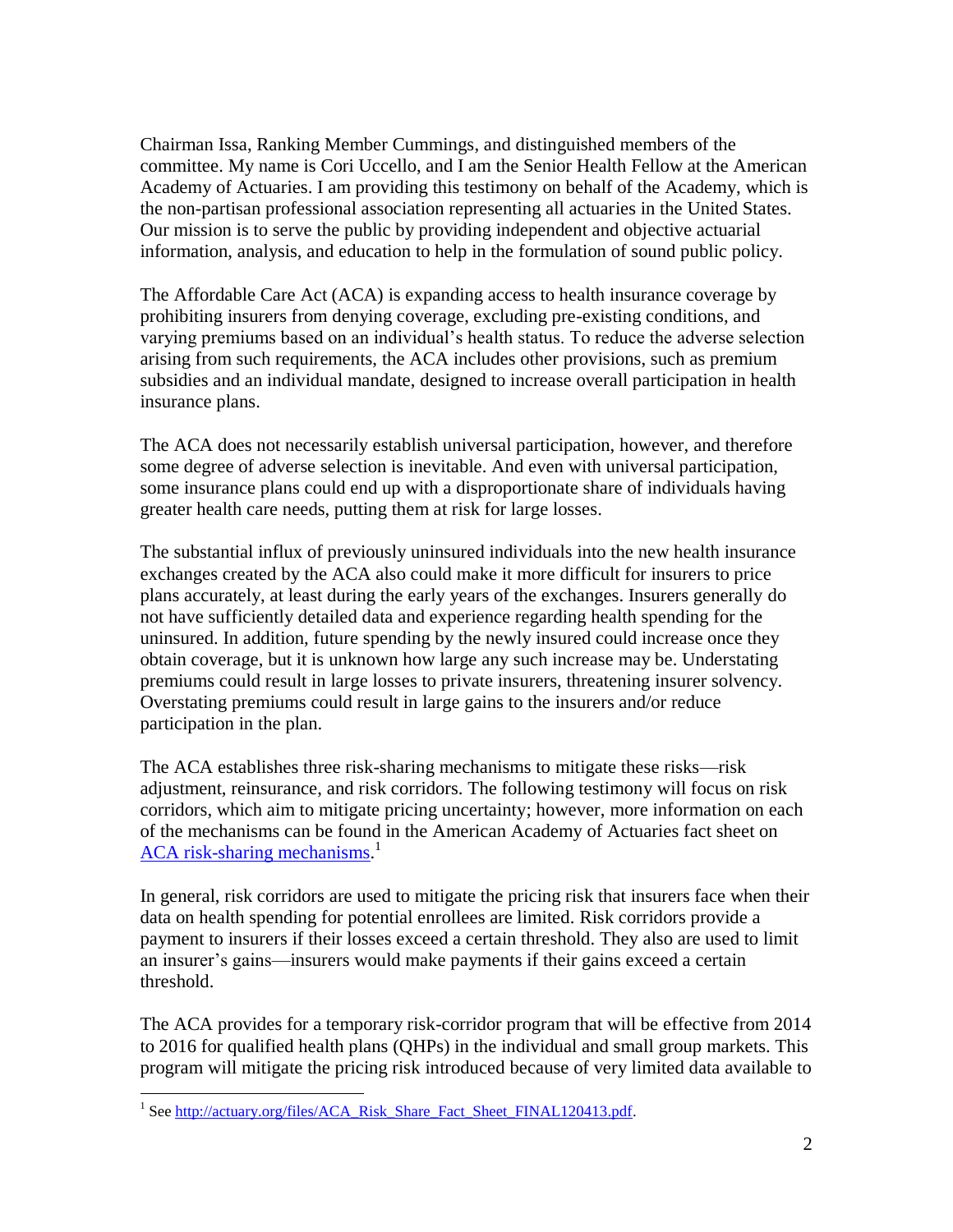use to estimate who will enroll in plans operating under the new 2014 ACA rules and what their health spending will be. An objective of risk corridors is to encourage health insurance competition by limiting the risk for insurers entering the exchange market during the early years of implementation.

The ACA risk-corridor program is similar in concept to that in the Medicare Part D prescription drug program. When the Part D program was being contemplated, there was concern that it would be difficult for private insurers to estimate a plan's per capita costs. This pricing risk arose due to the lack of comprehensive data on prescription drug use by seniors, especially among the one-third of the senior population who at that time had no prescription drug coverage. In order to address the prospect that insurers would choose not to offer Part D coverage, thus reducing plan choice and competition, risk corridors were included in the Part D program to mitigate pricing uncertainty. The Part D risk corridors reduce losses to insurers underestimating plan costs and reduce gains to insurers overestimating plan costs. These risk corridors have widened over time, thereby increasing the risk borne by insurers and reducing that borne by the federal government. Insurers have, on net, made risk-corridor payments to the federal government during each year of the Part D program. According to the Centers for Medicare and Medicaid Services (CMS), net risk-corridor payments made by insurers to the government totaled \$1.1 billion in 2012.<sup>2</sup>

As in the Medicare Part D program, the ACA contains symmetric risk corridors, which limit not only insurer losses, but also insurer gains. In the ACA risk-corridor program, actual claims are compared to the expected claims that were assumed in the insurer's premiums (see illustration below). If actual claims are within 3 percent of expected, insurers either keep the gains or bear the losses. If actual claims exceed expected claims by more than 3 percent, the federal government reimburses the insurer for 50 percent of the losses between 3 and 8 percent, and 80 percent of the losses exceeding 8 percent. If actual claims fall below expected claims by more than 3 percent, the insurer pays the federal government for 50 percent of the gains between 3 and 8 percent, and 80 percent of the gains exceeding 8 percent. This design means that insurers do not have full protection against losses. Insurers bear a share of the risk even if their losses exceed the risk-corridor thresholds. Such a design encourages insurers to set premiums so they are adequate to pay claims. The Congressional Budget Office (CBO) estimates that the ACA risk-corridor program will result in net payments from insurers to the government of \$8 billion for the 2015 to 2017 period.<sup>3</sup>

<sup>&</sup>lt;sup>2</sup> For plan years 2006-2012, net Part D risk corridor payments from insurers to the federal government ranged from a low of \$0.1 billion in 2008 to a high of \$2.6 billion in 2006. Information is not yet available for 2013. Part D risk corridor payment information is available from CMS in each year's Part D Plan Reconciliation file, at [http://cms.hhs.gov/Medicare/Medicare-Advantage/Plan-Payment/Plan-Payment-](http://cms.hhs.gov/Medicare/Medicare-Advantage/Plan-Payment/Plan-Payment-Data.html)[Data.html.](http://cms.hhs.gov/Medicare/Medicare-Advantage/Plan-Payment/Plan-Payment-Data.html)

<sup>&</sup>lt;sup>3</sup> Congressional Budget Office, The Budget and Economic Outlook: 2014-2024 (February 2014). Available a[t http://cbo.gov/sites/default/files/cbofiles/attachments/45010-Outlook2014.pdf.](http://cbo.gov/sites/default/files/cbofiles/attachments/45010-Outlook2014.pdf)